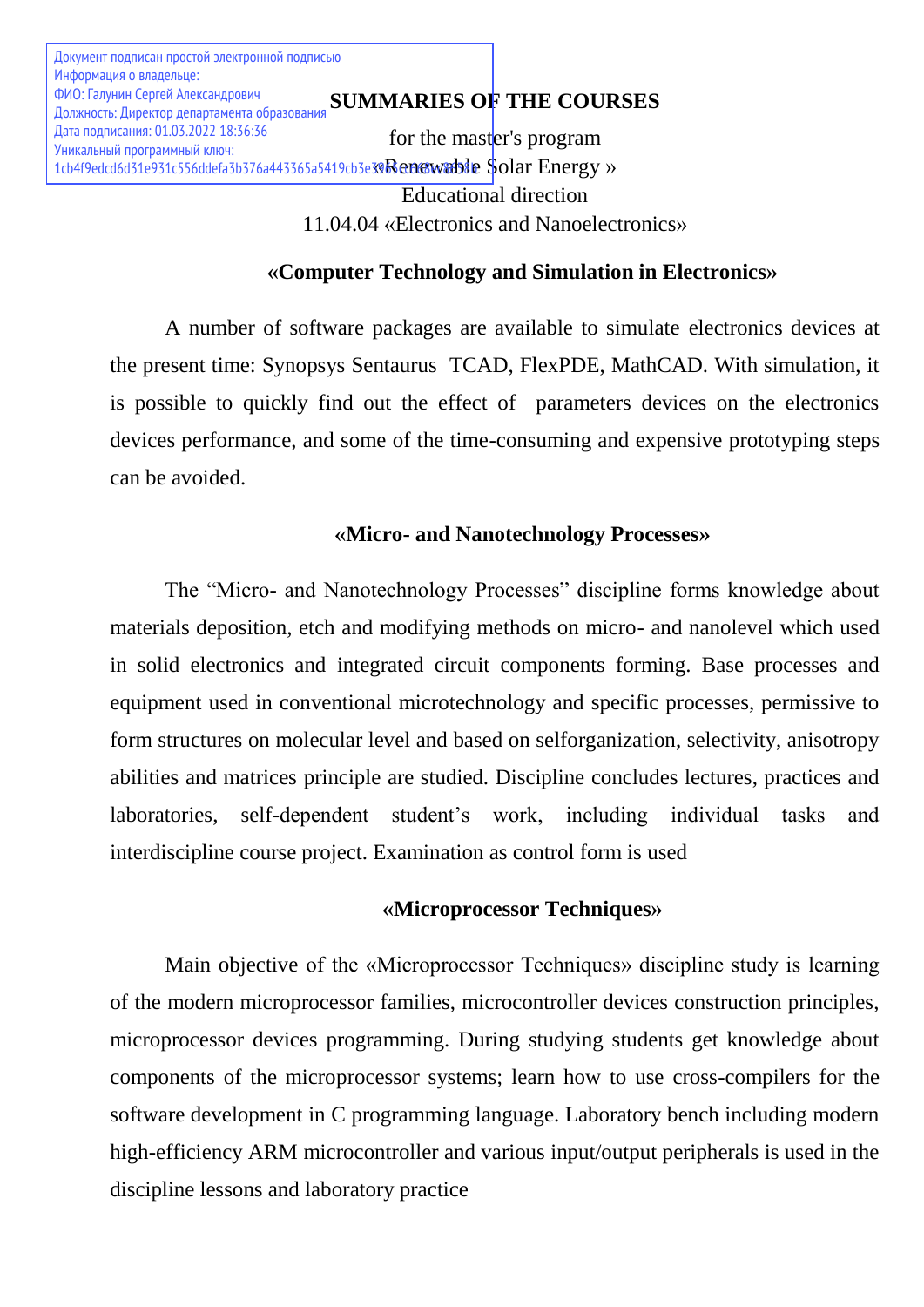#### **«Problems of Modern Electronics»**

The main purpose of the discipline « Problems of Modern Electronics» is to introduce the latest trends and achievements in various promising fields of electronics. Studying of the discipline is reinforced by practical exercises aimed at acquiring the appropriate skills for formulating and solving problems when creating new components and technologies for nanoelectronics.

#### **«Russian as a Foreign Language»**

This program is pointed on providing training courses for foreign citizens who had not studied the Russian language before. It includes language and speech models based on the requirements for the Еlementary certification level. Achieving this level in Russian will satisfy the foreign master degree students' basic communicative demands in social and cultural as well as in educational spheres of communication.

It provides students with the opportunity of mastering a set of instrumental competences, linguistic knowledge, among which the knowledge of Russian language is determining, which allows students to organize their speech in the communication process.

The content of the program involves implementation of flexible training models, depending on the communicative purposes, native language and students' individual features.

#### **«Foreign Language»**

The aim of the course is to provide students with practical use of foreign language (English, German, and French). The main task of the course is to use language for professional and social communication and focuses on the further development of language skills required for successful communication. The program characterizes the teaching material for providing systematic preparation in all four language skills speaking, listening, reading and writing. The course includes the following modules (aspects): listening and conversation, reading, writing skills, translation and practical grammar. The modules differ in topics and vocabularies of teaching material and texts,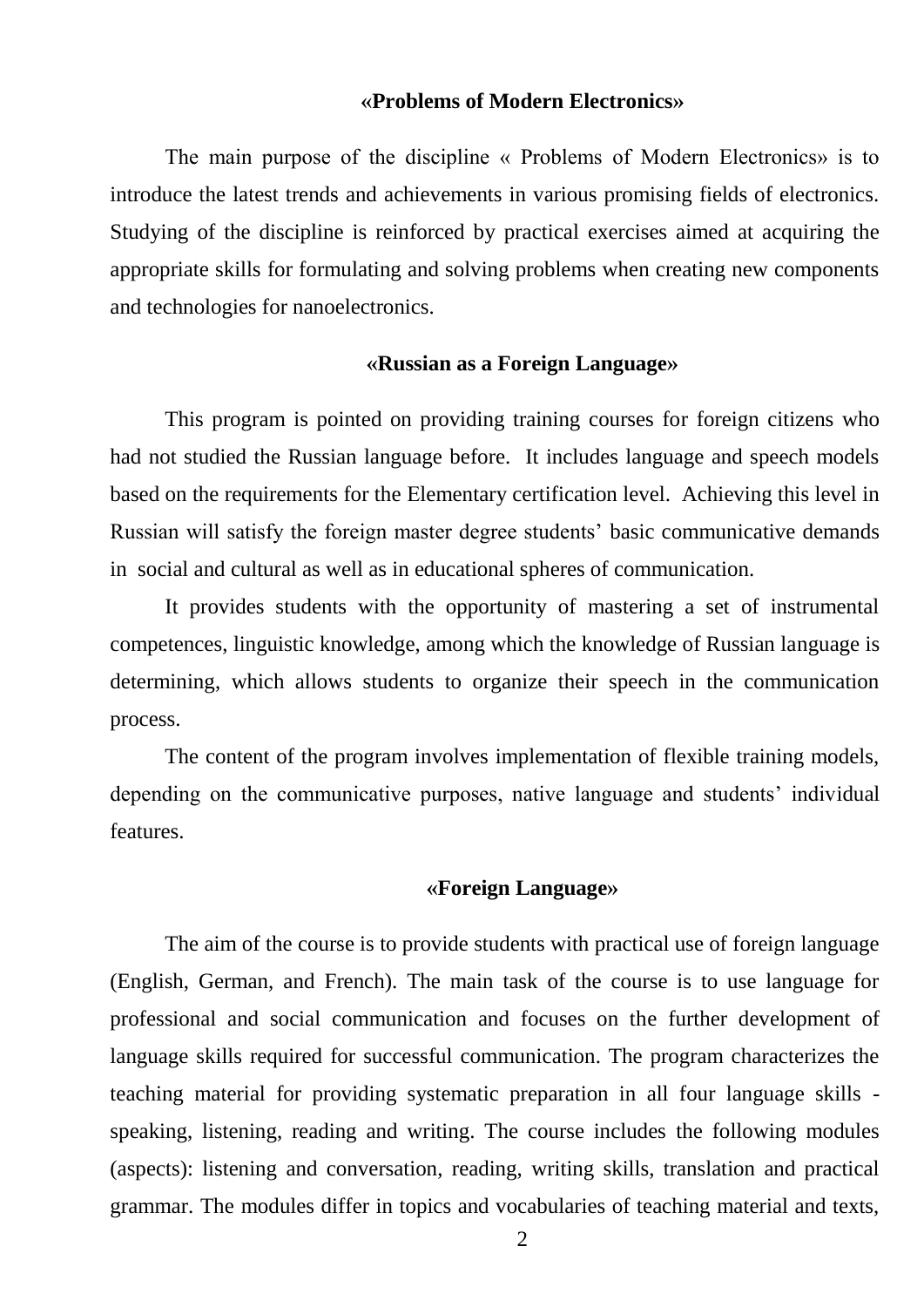yet they are connected both with systematic development of all four language skills and major grammatical areas.

#### **«Foundations of Scientific Research»**

The discipline " Foundations of Scientific Research " is included into a base unit of a general scientific cycle of training of masters. The purpose of studying of discipline is acquaintance of masters with structure of scientific knowledge, with methods of scientific research, with functions of scientific theories and laws; expansion of their world outlook outlook; elaboration of ideas of criteria of scientific character and about requirements to which scientific research and its results has to answer.

# **«Interdisciplinary Project «Design, Technology and Metrology of Solar Cells and Modules»**

The interdisciplinary project (TIR) solves the problems of calculation, computer simulation, design, production technology and metrology of thin film solar energy converters made of polycrystalline (amorphous) silicon, based on the knowledge and skills acquired by students in the process of learning at least two related disciplines of the master program "Renewable Energy" which are studied in 1-3 semesters.

#### **«Solar Energy Materials»**

The course "Solar energy materials" includes main branches of Condensed Matter Physics and Solid State Optics. The main points of the theory of electronic spectra of solids are discussed, along with the basics of the theory of radiation interaction with matter. The light absorption, reflective, refractive and other physical phenomena, which determine the optical properties of crystalline, disordered semiconductors and conjugated organics systems are considered. Special attention is paid to physical interpretation of studied phenomena, theoretical description and the most important experimental facts. Moreover, the novel approaches to use the nano- and bio-objects are considered to make the optimization of the body and the surfaces of the materials used in the general optoelectronics.

3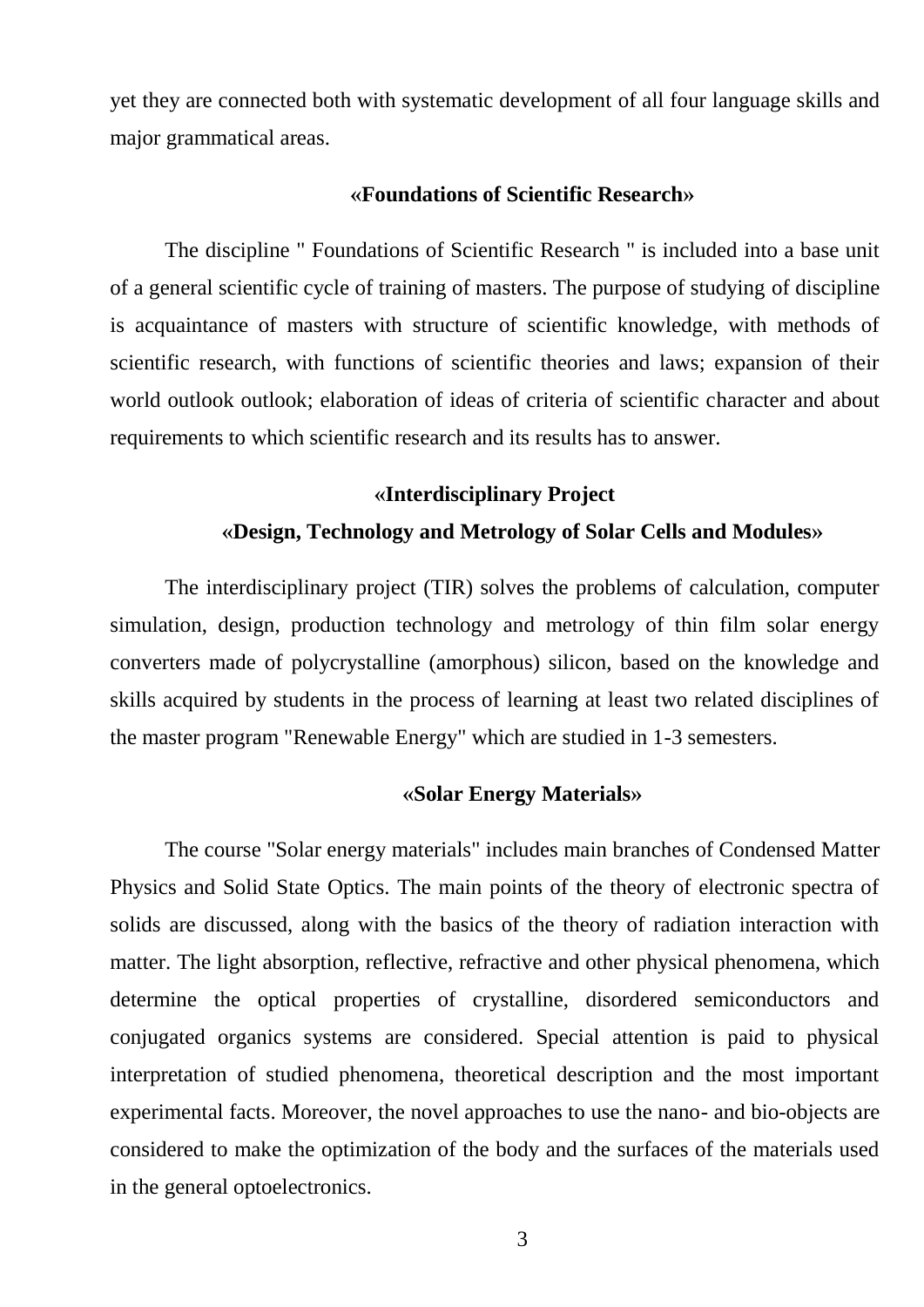#### **«Diagnostics of Solar Energy Materials and Structures»**

The course "Diagnostics of solar energy materials and structures" is devoted to modern techniques and methods of diagnostics and characterization of materials and structures in micro- and optoelectronics. The main techniques used within the microand optoelectronics are explained. In particular, the subject is focused on the most widely used techniques such as charge-based and probe methods, as well as chemical and physical methods.

#### **«Optics and Optical Measurements in Solar Energy»**

The course covers basic optical and spectroscopic methods, techniques and equipment such as light photometry, UV/Vis spectrometry, Fourier transform infrared spectrometry, Raman spectroscopy, ellipsometry and interferometry, which are widely used in the diagnostics of materials and thin film structures of solar photovoltaics. The course also includes an introductory part dedicated to the fundamentals of geometrical and wave optics, laboratory workshops and seminars.

#### **«Metrology of Solar Cells and Modules»**

The following subjects will be considered during the study of this discipline:

«Sunlight, its characteristics» where the sunlight characteristics and methods of in door light parameters modeling, also a quality monitoring of parameters of sunlight will be considered.

«Reference solar cells and their design». The section is devoted to design of reference solar cells, ways of their calibration.

«Spectral characteristics of solar cells». In the given section techniques and the equipment for spectral characteristics measurement of thin-film solar cells, including multijunction cells are presented.

«Current-voltage characteristics of solar cells». The section acquaints with techniques and the equipment for measurement of the current-voltage characteristics of solar cells and solar modules, as well as specific features of tandem thin-film solar cells modules current-voltage characteristics.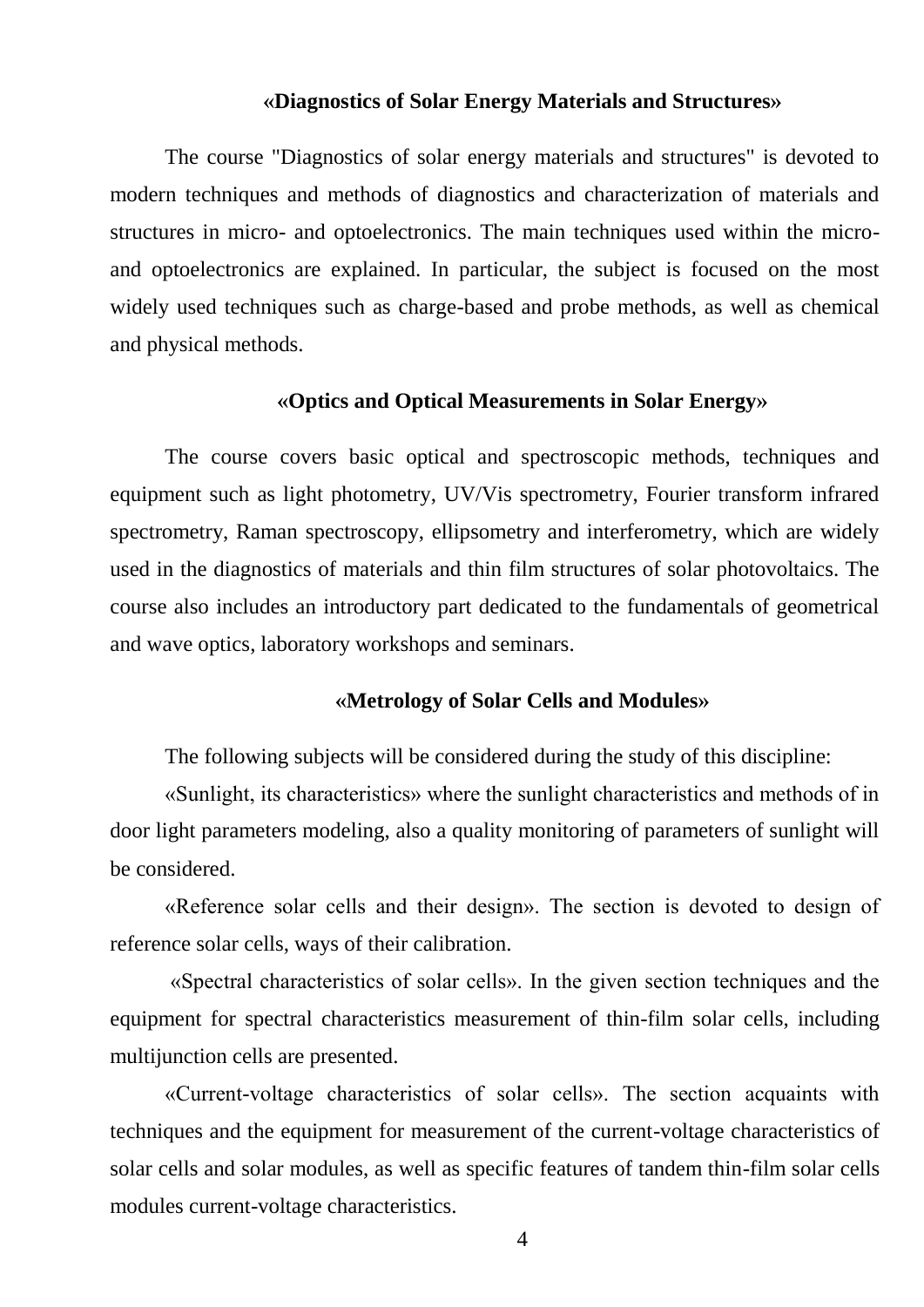«The photoinduced degradation of solar cells». The section acquaints with problems of the photoinduced degradation of thin-film solar cells and its characterization methods.

#### **«Technology of Solar Cells and Modules»**

The study of the subject includes the following questions: Prospects of solar energy. Classification of the photoelectric converters of solar energy. Basics of silicon thin-film solar modules production. Main steps of silicon micromorph solar modules production. Quality of gases and materials used for silicon micromorph silicon solar modules production. Basic procedures of fabrication of micromorph silicon solar modules. Substrate choice and preparation procedure. Deposition process of transparent conductive ZnO layer. Laser scribing. Deposition of photoactive absorbing amorphous and microcrystalline hydrogenated silicon layers. Back-end process: contacts application, edge isolation, lamination process, junction box assembly. Main trends of research for thin-film silicon photoelectric solar energy con-verters. Production lines for silicon based thin film solar modules. High-tech equipment used in silicon based thin film solar modules production.

#### **«Laser Technologies in Manufacturing of Solar Modules»**

The description of work programme contains information on physical fundamentals of laser technologies and architecture of industrial lasers. The requirements for lasers for microprocessing of materials are analyzed. Their main output parameters and features of operation are given. Case studies on applications of lasers for industrial processing of materials (mainly in microelectronics) are described. Separated part is dedicated to use of lasers in manufacturing the thin-film solar panels.

#### **«Multijunction Solar Cells Based on AIII–BV Compounds»**

The following subjects will be considered during the study of this discipline:

Band-gap structure of the materials for solar photovoltaics.Formation of the I-V curves of the one-junction and multijunction solar cells, their modification under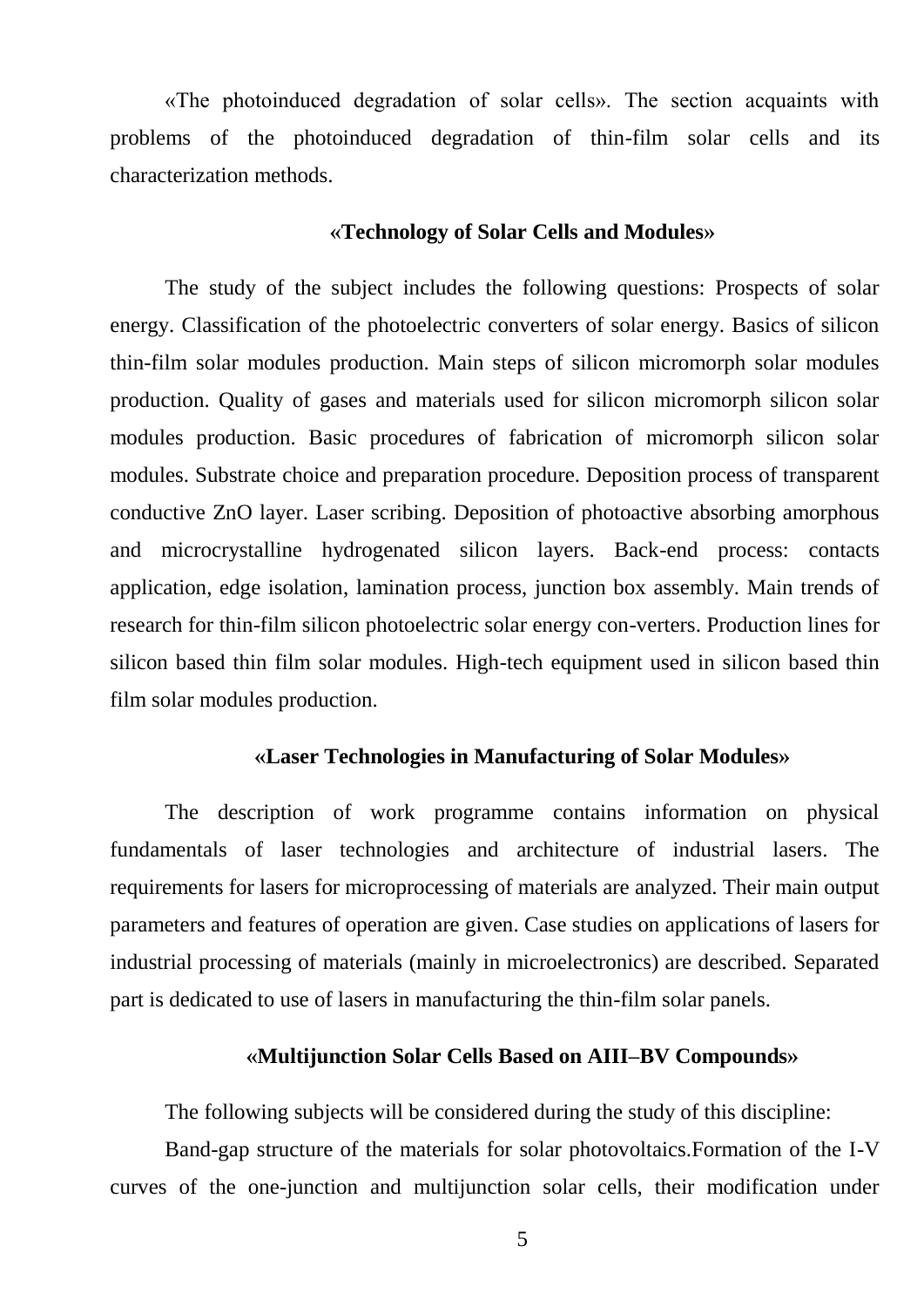illumination, connection with basic properties of the semiconductor materialPractical approaches to minimization of the optical, recombination and ohmic losses in solar cells. Principles of design and practical use of the concentrator solar cells. Reliability and life time of the solar cells and photovoltaic systems. Perspectives of the solar photovoltaics.

#### **«Solar Hybrid Power Systems»**

The main types of solar hybrid power stations are discussed, and an overview of their most important parameters and characteristics is provided. Requirements for solar cells, wind power generators, energy storage systems, backup diesel-generators and other elements of hybrid power stations are considered. The basic principles of solar hybrid power stations design and operation are considered.

#### **«Renewable Energy Sources»**

Renewable energy sources use the energy of the sun, wind, rivers, sea tide, peat, forest and geothermal wells. These sources do not add CO2 to the atmosphere, unlike fossil - coal, oil, gas. There are two exceptions to this rule: 1) forest and peat are considered renewable due to the short-term conservation of CO2, which does not violate its balance on geological scales, 2) nuclear energy is classified as a fossil, since it affects the isotopic composition land on this scale.

The course "Renewable energy sources" contains the following topics: renewable energy sources; solar energy perspectives; photovoltaic solar energy converters classification; the main materials of photovoltaic solar energy converters; principle of operation, design and characteristics of photovoltaic solar energy converters. real photovoltaic solar energy converters parameters; energy loss in the solar cell; technology fundamentals for the formation of thin-film solar cells on the basis of thin films of various materials; features of photovoltaic solar energy converters based on a-Si:H; the main directions of increasing the efficiency of photovoltaic solar energy converters.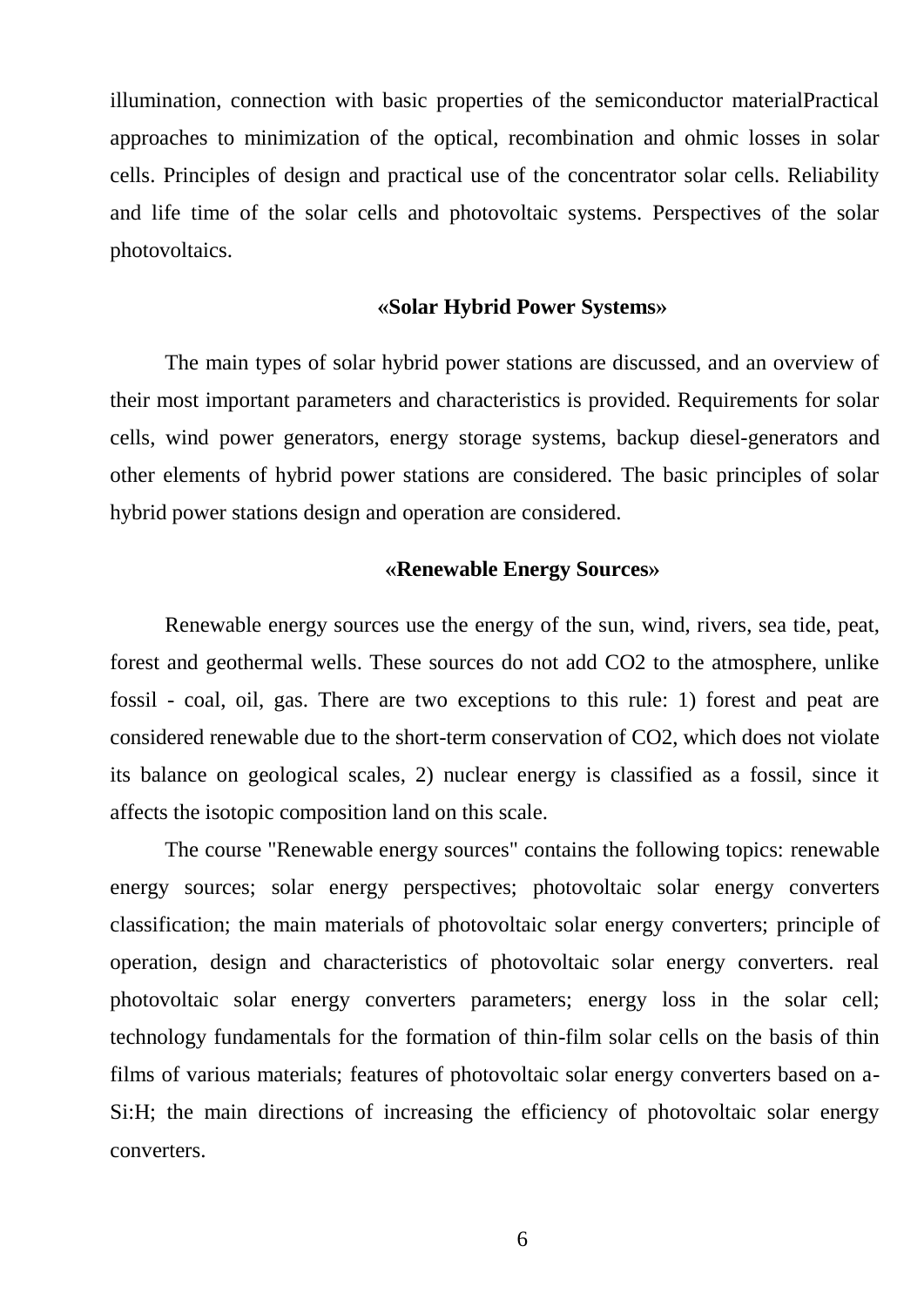#### **«Equipment and Automation of Solar Power Stations»**

The working program is devoted to studying of the equipment of solar power stations. Photovoltaic modules only represent the basic element of a solar power system. They work only in conjunction with complementary components, such as batteries, inverters, and transformers. Power distribution panels and metering complete the energy conversion process. In the working program characteristics of the equipment of solar power stations are resulted.

#### **«Energy Storage»**

The course focused on the characteristics and principles of operation of various types of electric energy storage devices used in renewable energy. Particular attention is paid to electric batteries of various systems and supercapacitors, the positive and negative aspects of their use, current trends in production and use. Also considered are hydraulic accumulators, electrical energy storage devices based on compressed air and kinetic storage devices (flywheels)

#### **«Hydrogen Energy»**

The course focused on various aspects of the development of hydrogen energy, among others, the main methods for producing, storing, transporting hydrogen, hydrogen safety. Particular attention is paid to the production of hydrogen using energy obtained from solar modules and other renewable sources. The main types and structures of fuel cells, including solid polymer, solid oxide, melt-carbonate and phosphoric acid and alkaline fuel cells, are considered.

#### **«Commercialization of Results of Scientific Research and Development»**

Commercialization of the research work results is the process of involving them in the economic (commercial) turnover in order to ensure the innovative development of the national and international economy.

The relevance of this discipline is due to the need to modernize the economy in the context of changing the existing technological structure based on the realization of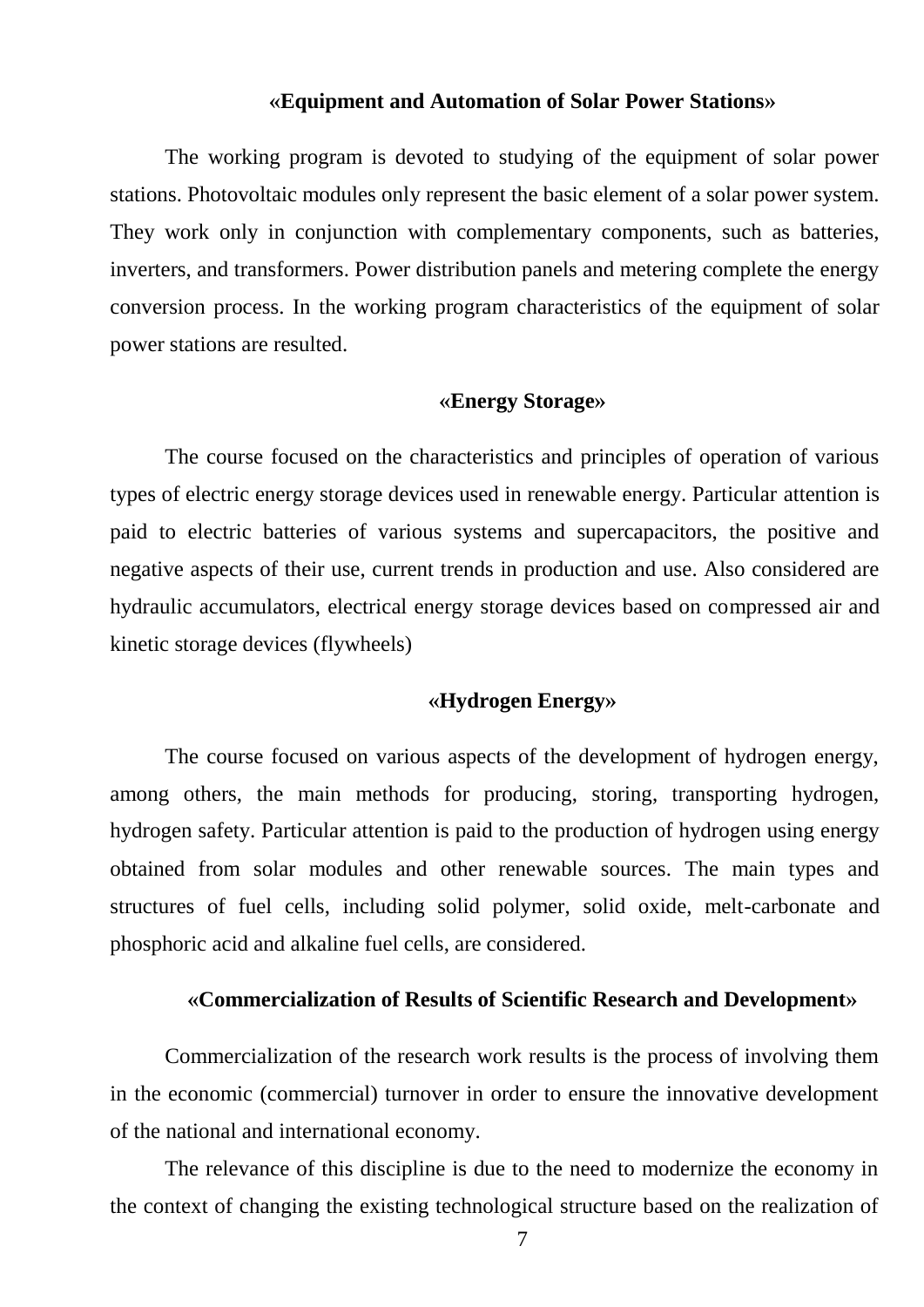the potential of high-tech branches of science and technology, including the «Digital Economy» program. The development and implementation of the research work results in the economic activities of organizations and enterprises is one of the key success factors for economic transformations.

The implementation of the tasks of innovative development requires a qualified and competent assessment of the economic efficiency of projects focused on the production of high-tech products and the promotion of new technologies.

The main goal of this discipline is to form a complex of knowledge, skills and practical skills of developing a business plan for the commercialization of innovative ideas in the form of creating new or improved types of products, goods, works and services studied in the course of R & D undergraduates.

Mastering a phased methodology for business planning and design of various innovative projects will ensure the acquisition of competencies required in solving the problems of outputting the results to sales markets and assessing their economic efficiency.

## **«Foreign Economic Activity of Organizations»**

The expansion of foreign economic relations is a necessary prerequisite for the effective organization and reproduction of any macroeconomic system. This problem is particularly relevant in the current conditions of globalization and geopolitical instability.

The purpose of the course "Foreign Economic Activity of an Organization" is to provide future theoretical and practical knowledge in the field of organization, management and legal norms of international business in the context of Russian and world practice.

The main task of the course is to arm master students with practical skills and modern methods of working in foreign markets.

The course includes consideration of a wide range of issues related to the legal, organizational and practical plane of conducting foreign economic activity by Russian and foreign companies.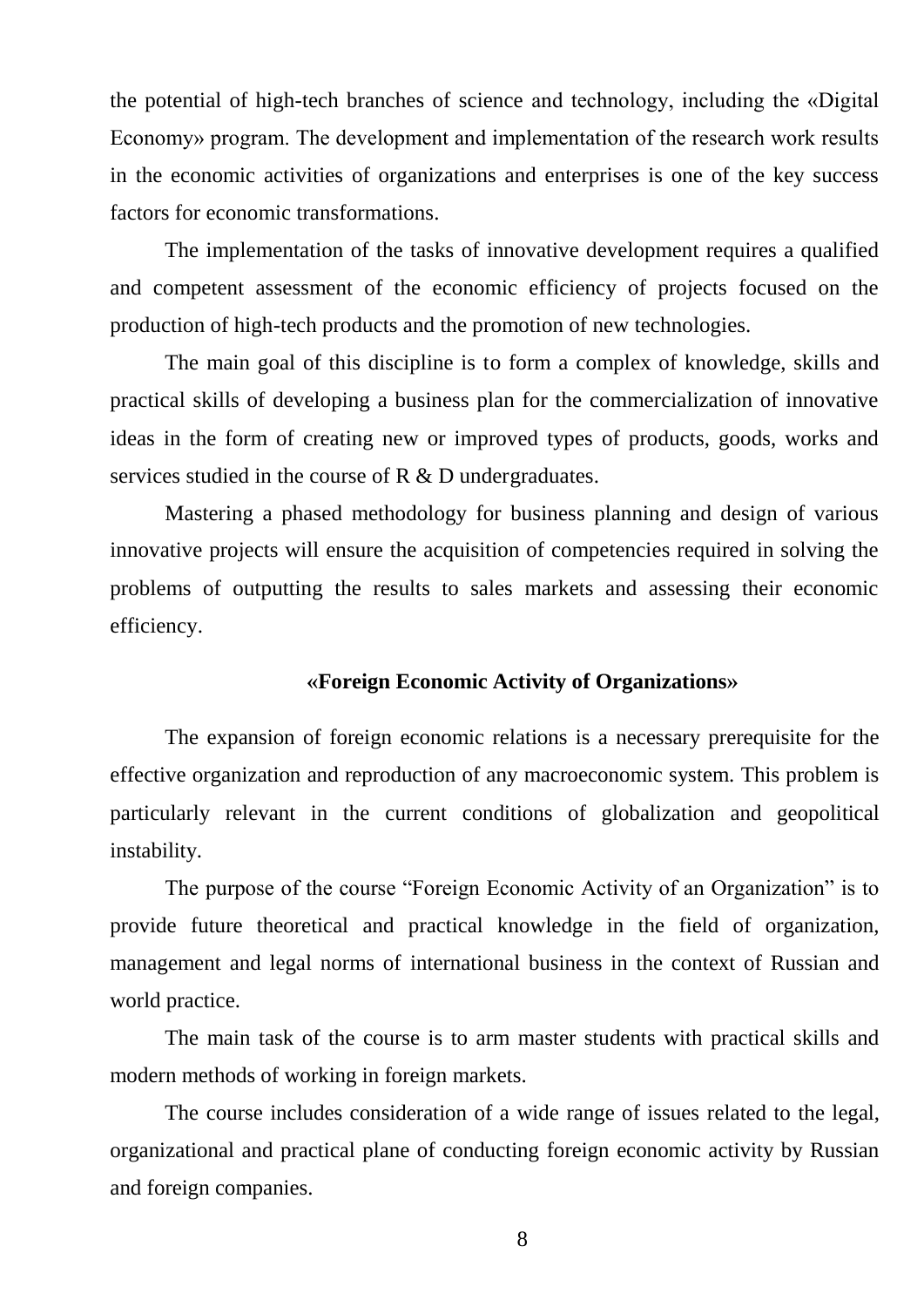The method of studying the course is based on a combination of lectures, seminars and practical exercises.

# **«Internship (Pre-degree Internship)»**

# **«Academic Internship (Research Project; Acquiring Basic Research Skills)»**

# **«Internship (Research Project)»**

## **«State Final Examination»**

The State final attestation includes defense of the graduation qualification work. The State final attestation is the last mastering stage of the basic educational program.

The training level of graduates for performance of their professional tasks and compliance of their training with the requirements of the State Standard are assessed in the course of the State final attestation.

#### **«Optical Systems and Components»**

The course presents the basic knowledge about the design, principles, calculation and adjustment of various optical systems. Main types of optical systems (telescopes, microscopes, photographic lenses etc.), their special features and general properties are presented. Basic understanding of optical image theory and aberrations is provided. The course also considers main types of the non-imaging optical systems like illumination systems, projectors, various types of interferometers, and basics of optical photometry are explained. In addition, the course presents basic knowledge about optical material science viewpoint of optical-physical and physical-chemical properties used in laser technology, both traditional and non-traditional optical materials. It also contains basic information on the processes of manufacture and control of standard optical components and considers normalized basic parameters of optical materials and technological bases of their production.